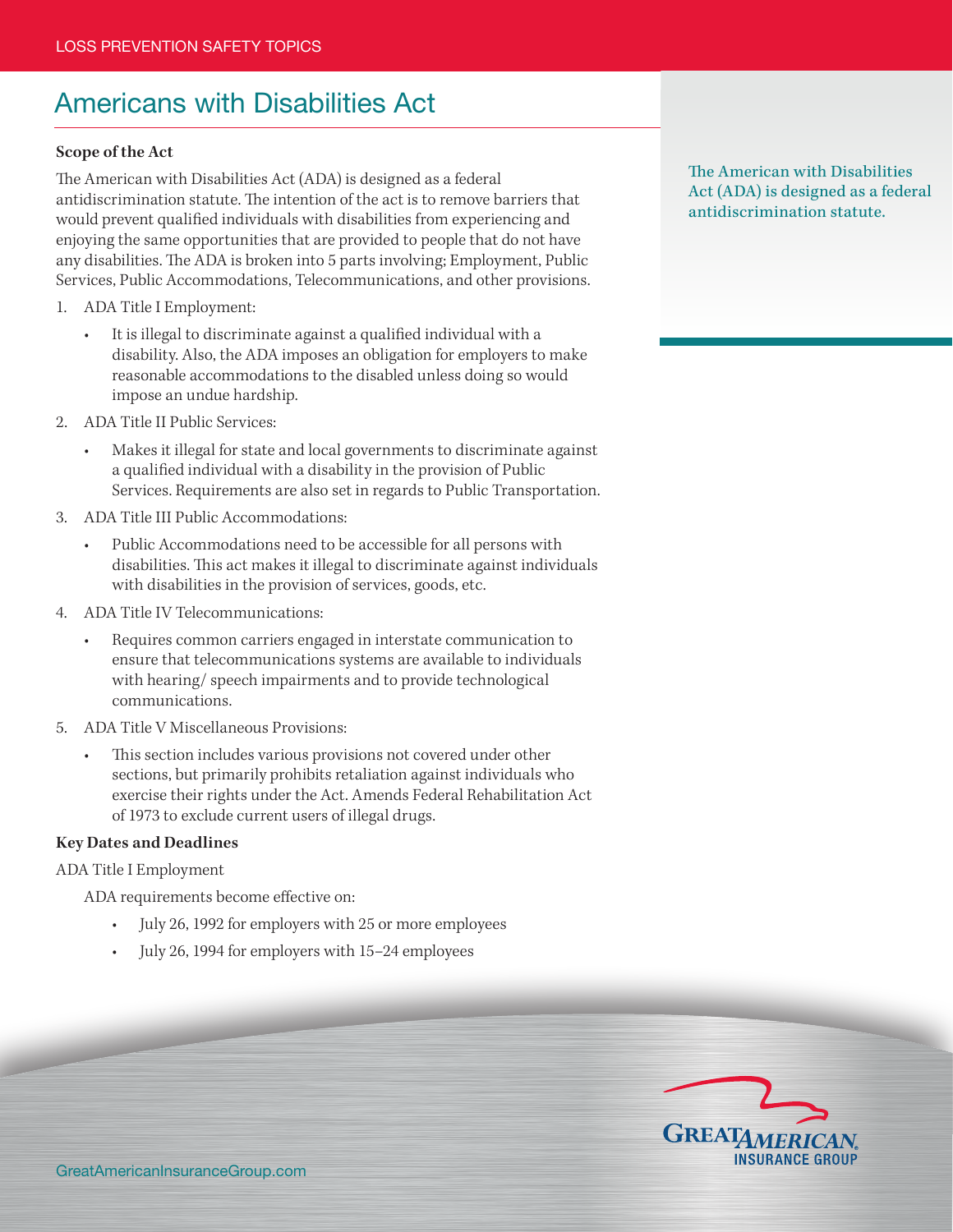#### ADA Title II Public Services

ADA requirements become effective on:

For public bus systems

- July 26, 1992
- August 26, 1990, purchase/lease of new buses

For public rail systems

- January 26, 1992
- August 26, 1990, purchase/lease of new rail vehicles
- July 26, 1995, 1 car per train must be accessible

For privately operated bus and van companies

- January 26, 1992
- July 26, 1996 (7/26/97, for small providers) for purchase of new over the road buses

#### ADA Title III Public Accommodations

ADA requirements become effective on:

- January 26, 1992
- August 26, 1992 for purchase/lease of new
- New facilities designed and constructed for first occupancy later than January 26, 1993 need to be accessible

### ADA Title IV Telecommunications

ADA requirements become effective on:

July 26, 1993 for relay services

## **Key Areas of the Americans with Disabilities Act**

- 1. Title I Employment:
	- Employers should develop job descriptions that identify the jobs essential functions or tasks of the job.
	- Update job descriptions on a regular basis. This might be the only opportunity a company has to spell out essential job tasks.
	- Review employee benefit policies to make sure they are based on sound data.
	- Document timely and completely all hirings, promotions, transfers, firings, etc.
	- Review medical exam procedures; medical examinations can only be given after a conditional offer of employment.
	- (A)Medical examination must be given to all entering employees for jobs or positions that require same.
	- (B)Medical examination reports must be collected on separate forms and not maintained with personnel files.
	- Drug testing is not subject to the ADA guidelines, because it is not considered a medical examination.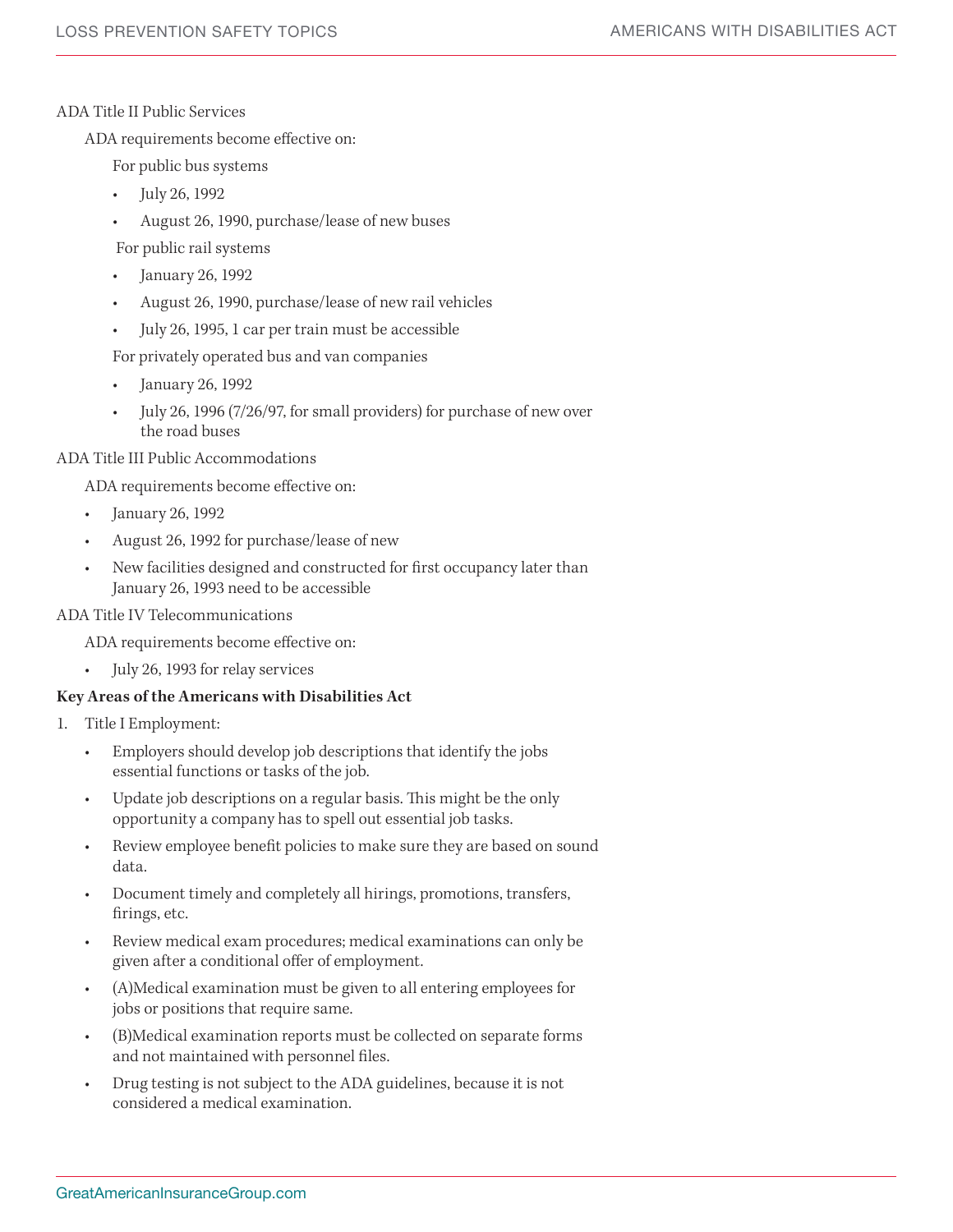- 2. Title II Services:
	- • All new bus, rail, etc., systems need to be accessible to the disabled.
- 3. ADA Title III Public Accommodations
	- Train employees to be flexible with customers.
	- Ask the customer what modification is needed.
	- Provide goods and services in an integrated setting, unless separate measures are necessary to ensure equal opportunity.
	- Evaluate existing facilities for current barriers.
	- Make changes that can be made with little cost or difficulty.
	- Maintain records on costs, difficulties on all changes that have been made or should be completed.
	- Continuously reevaluate facilities for barriers that may have been overlooked or which were not apparent initially.
	- Establish a plan on changing/modifying barriers.
	- Eliminate unnecessary eligibility standards or rules that deny an equal opportunity to individuals with disabilities.

## **Information Sources**

Title I Employment

EEOC 1801 L Street, NW Washington, DC 20507 (202) 663-4900 (Voice) (800) 800-3302 (TDD)

Title II & III Public Services/Public Accommodations

Department of Justice Office of the Americans with Disabilities Act Civil Rights Division P.O. Box 66118 Washington, DC 20035 (202) 514-0301 (Voice) (202) 514-0381 (TDD)

For information about requirements for accessible design in new construction and alterations contact.

Architectural and Transportation Barriers Compliance Board 1111 18th Street, NW Suite 501 Washington, DC 20036 1-800-USA-ABLE